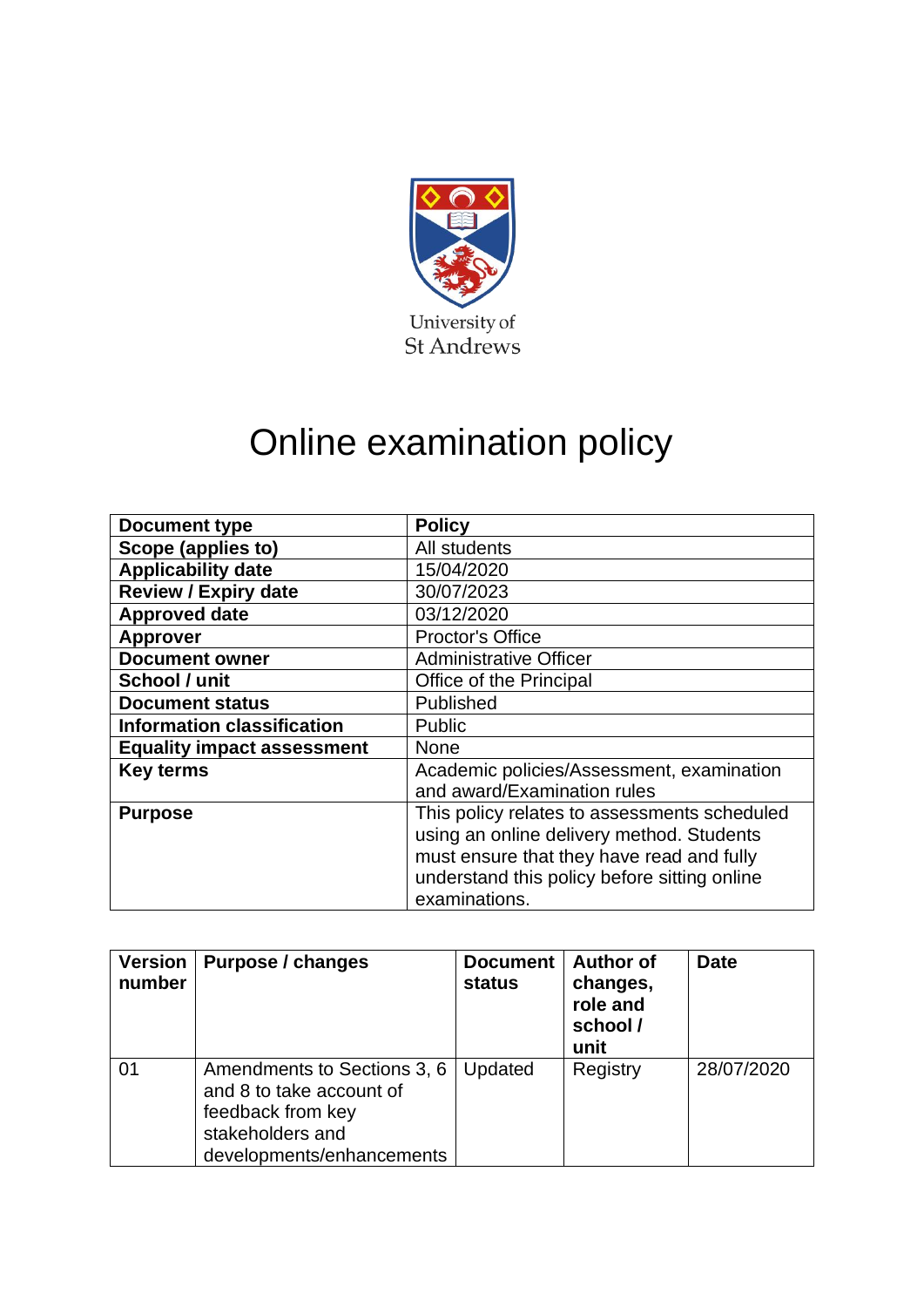|    | to the Student online platform<br>for online exams.                           |         |                     |            |
|----|-------------------------------------------------------------------------------|---------|---------------------|------------|
| 02 | Minor amendment to Section<br>3                                               | Updated | Registry            | 04/11/2020 |
| 03 | Addition of link to Late<br>Submission of exam scripts:<br>quidance for staff | Updated | Proctor's<br>Office | 03/12/2020 |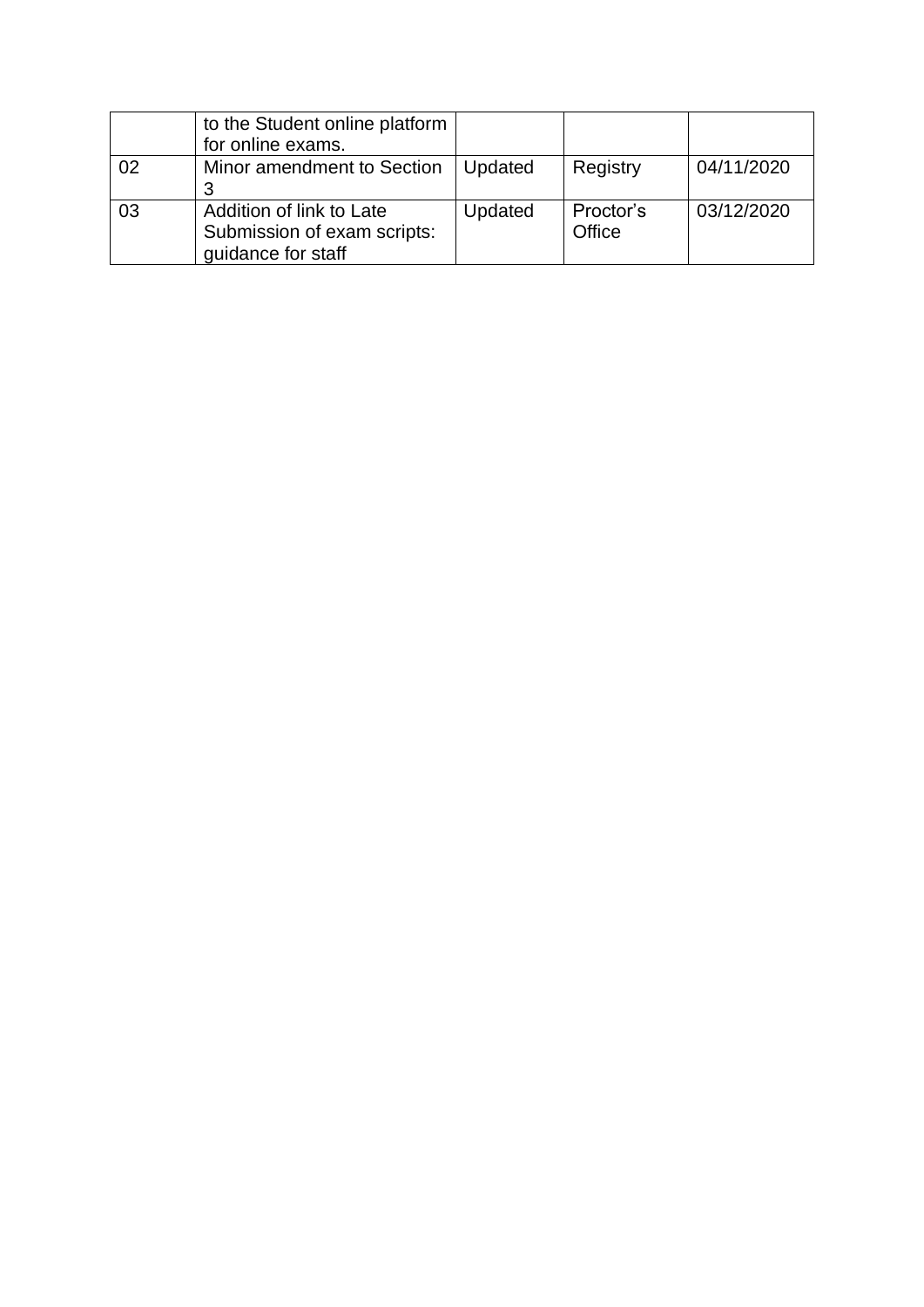# **UNIVERSITY OF ST ANDREWS ONLINE EXAMINATION POLICY**

#### **1. Introduction**

All University examinations are governed by an Examination Policy and this policy relates to assessments that are scheduled using an online delivery method. All students must ensure that they have read and fully understand this policy before sitting online examinations. They include the following matters related to the conduct of exams.

# **2. Registration for Examinations**

- Candidates may present themselves for an examination only if they have been advised into the module concerned.
- All matriculated students are registered automatically for the December and May examination diets.
- Candidates who have been given permission to sit a deferred or reassessment examination in either the main diets (December and/or May) or August diet must register online and pay the required fees.

#### **3. Examination Dates and Times**

- The examination timetable will be created and [personal timetables](https://portal.st-andrews.ac.uk/timetable/exams) should be viewed regularly.
- Examination times are scheduled using BST (May/August), GMT (December).
- Examination papers will be released over three slots for both morning and afternoon sessions to consider time zones of candidate's location.
- Every effort is made by Schools and the Examinations Officer to prevent central timetable clashes, and these rarely occur. Where such a clash is identified, the candidate must notify the Examinations Officer at the earliest possible opportunity and in any event no more than one week after the timetable is published.
- Candidates will be expected to start your exam at the earliest reasonable time slot in their current residential time zone indicated by the following times
	- $\circ$  Morning exams 09:30, 17:30, 01:30 next day (UK time)
	- $\circ$  Afternoon exams 14:00, 22:00, 06:00 next day (UK time)
- Candidates are responsible for correctly noting the dates and times of their examinations and are advised to check their personal exam timetable immediately before the exam date for any possible changes.
- Candidates who start exams late are expected to still sit the exam but must provide further information using the online exam platform for the reason of their late sitting once they have ended their exam.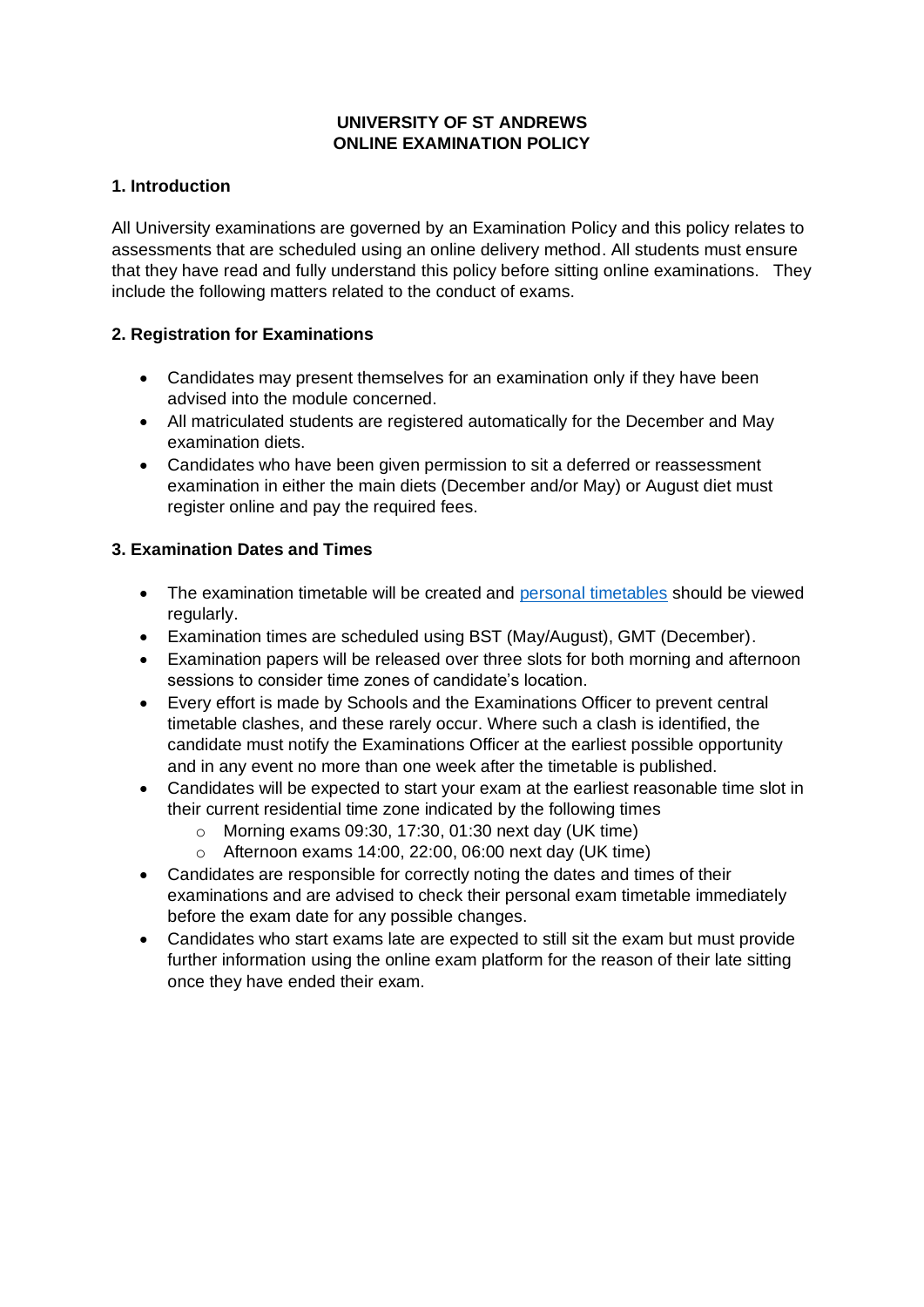# **4. Special Examination Requirements**

- Candidates who have a disability and/or medical condition and who may require special examination arrangements must ensure that they have registered with the Student Services Disability Team as soon as possible.
- Failure to register with the Disability Team within a reasonable timescale may result in the Examinations Officer being unable to provide the candidate with special examination arrangements.
- Candidates with approved additional writing time will have this time automatically added to their exam duration.
- Any approved additional writing time after exam timetable publication, please allow 48-hours from when your student record has been updated for your timetable to be adjusted accordingly.
- Candidates with approved rest breaks will not have this time included within their [personal timetable](https://portal.st-andrews.ac.uk/timetable/exams) however, the online exam system will add this to the exam duration for candidates to manage their rest breaks accordingly.
- Candidates can view agreed arrangements through MySaint at any time and it is recommended that you do this in good time before exam sittings.
- On exam day, candidates can view approved time allocations prior to clicking 'start exam' button.

#### **5. Academic Misconduct**

- Candidates must ensure that they are familiar with the contents of the University's Good Academic Practice policy.
- Academic misconduct in examinations or class tests can include (but is not restricted to) the following prohibited activities:
	- $\circ$  copying or paraphrasing text or material from other sources and present this as one's own work;
	- o impersonation or attempted impersonation of a student;
	- $\circ$  co-operating with any other person when completing the exam, this must be entirely the candidate's own work;
	- o unauthorised and undeclared acquisition or dissemination of examination questions or related material prior to or after an examination;
	- $\circ$  failure to follow the rules for an examination, in a way that might result in gaining of an academic advantage
- Exam answers should be entirely the candidate's work without unacknowledged input from others; should a candidate be in doubt, they should clearly acknowledge the origin of any material, text passages or ideas presented (e.g. through references and quotation marks)
- Plagiarism detection software will be used. There is no requirement for separate bibliography or reference lists to be added at the end of the exam script;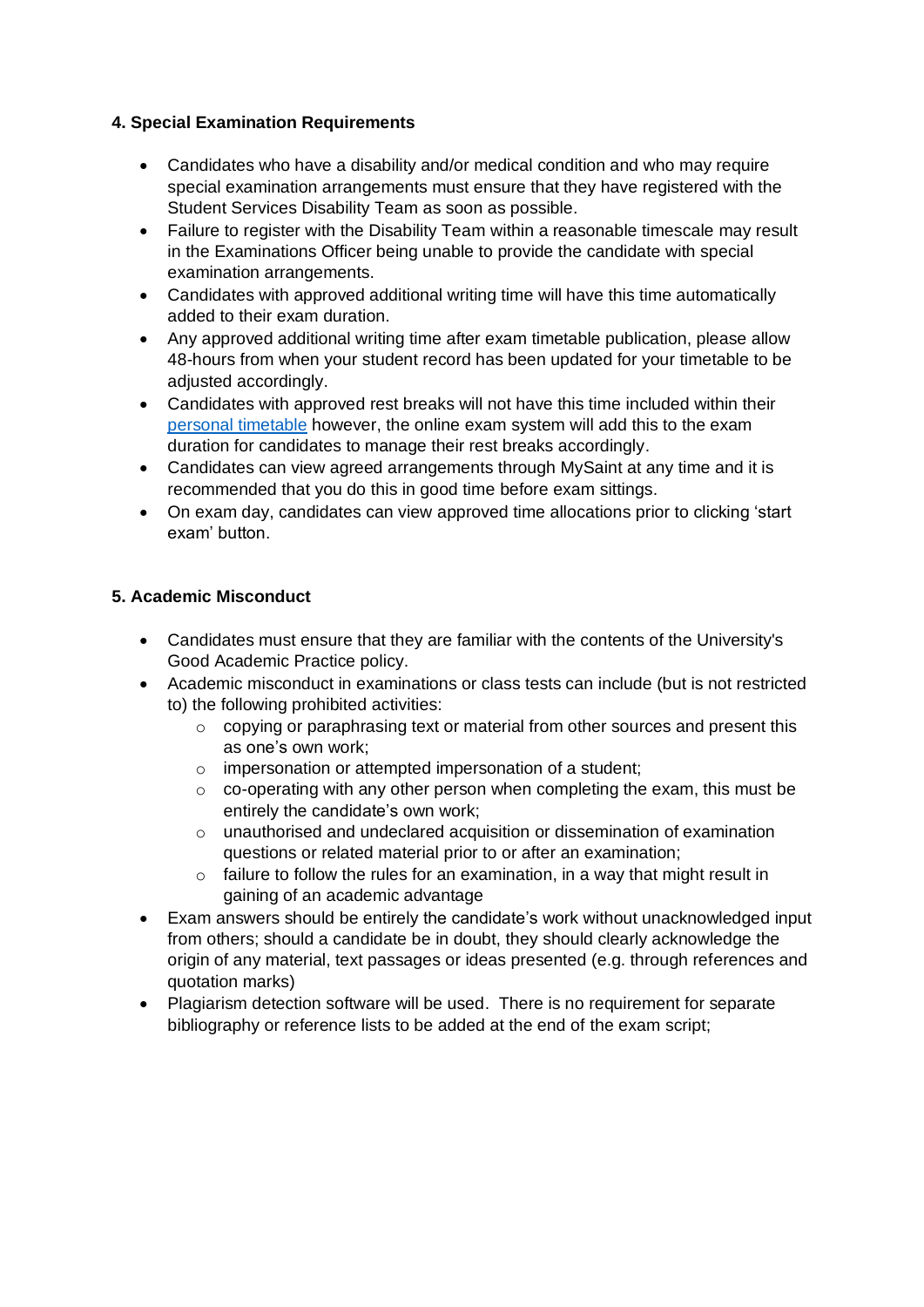#### **6. Admission to the online exam**

- Candidates must ensure they are accessing their online exam at the earliest reasonable time slot relative to their time zone (please see Section 3).
- Candidates should access their online exam through the Online Exam link on the My Course page in MySaint.
- Candidates must review the detail provided to them on the initial page to ensure they are aware of the timings allocated to them.
- When candidates are ready, they should check the tick box to confirm they are wanting to start the exam, and then click 'Start Exam' button.
- The date and time of when the candidate started the exam, and the candidate IP address will be recorded in the system at this time.

# **7. Beginning the Examination**

- The exam downloads will commence when the candidate clicks on 'Start my exam'.
- Candidates will be allocated time for downloading/printing the paper along with any additional materials the School have provided to assist with the exam sitting.
- Candidates may not begin writing their response until the 'download' time has completed.
- Once this time has completed, candidates will have their full exam duration to write their responses.

Candidates are advised to ensure they are aware of the exam timings throughout each exam.

# **8. Completion of Examination**

- Candidates must answer their examination questions in accordance with the instructions on the front of the examination paper.
- Candidates are required to write their answers in English, unless either it is clear from the question that a foreign language is to be used or special arrangements have been made in advance.
- Candidates may be required to answer their examination in one or more documents, on a response template provided by the School, or on the examination paper itself. Schools will have advised the appropriate response, and this will be detailed within the examination paper front page.
- For examinations where candidates are required to complete their examination using one or more documents.
	- $\circ$  Candidates must ensure their matriculation number and module code are on each submission page, ideally in the header of any Word document
	- $\circ$  Candidates must ensure their submission has the correct page numbering
- At the end of the exam duration, there is a separate time allocation for the collation and upload of the exam submission in a single PDF document.
- The upload link requires a document to be submitted
- Where candidates upload their submission after the end of the specified upload time, they must provide further information using the online exam platform for the reason of their late submission once they have ended their exam.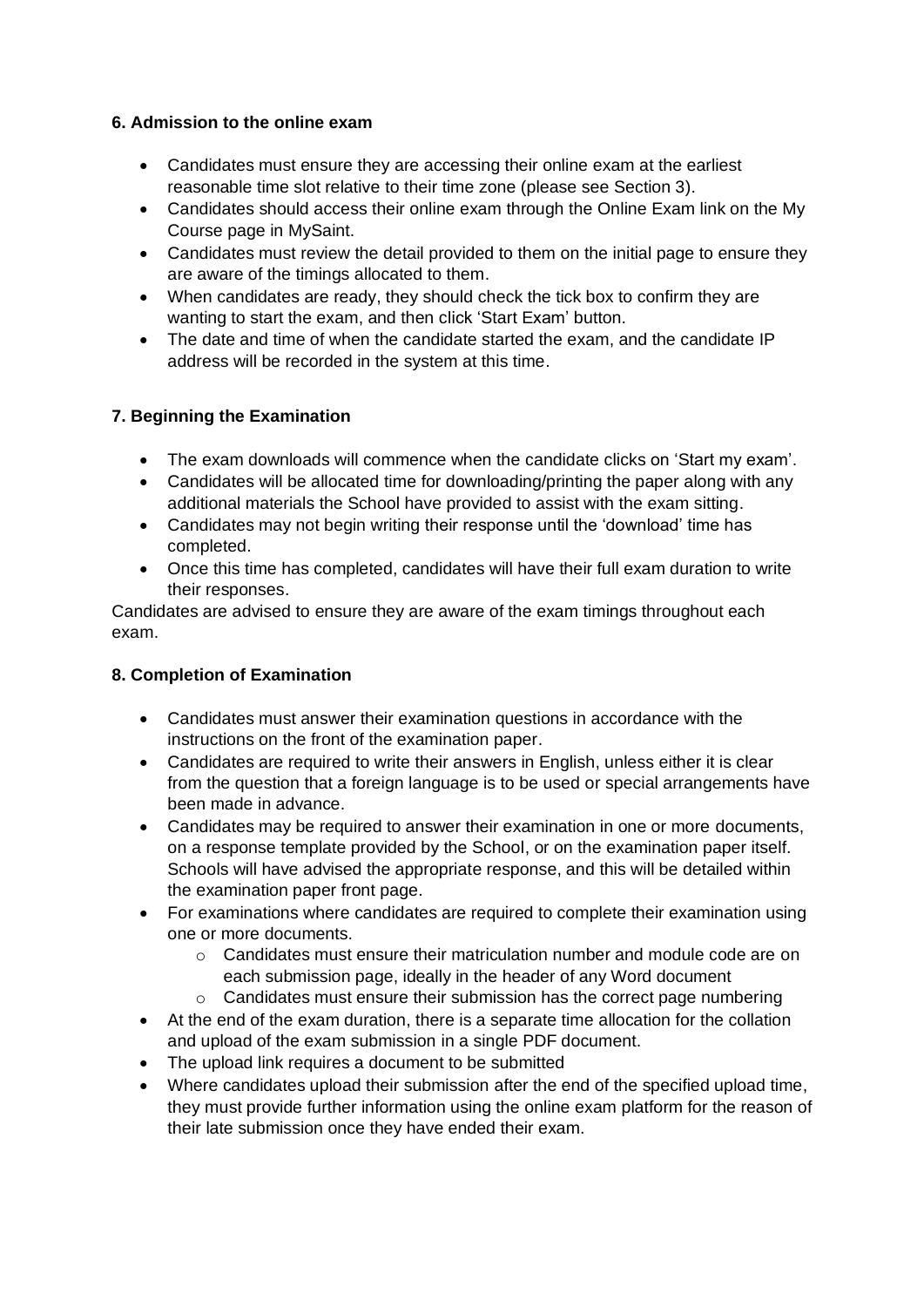- $\circ$  Failure to provide an acceptable explanation for the late submission of the exam script will result in the candidate's exam submission attracting a fail mark of 0.
- Candidates can upload a document multiple times during the exam duration and allocated time for collation and upload.
- Once submitted, candidates must tick the box to advise they are ready to end the exam and then click the button to 'End Exam'
- Candidates will be provided with an opportunity to provide comments of their exam sitting which will be viewed by the Exams Office and sent onto the relevant School
- Any document uploaded at the end of the collation and upload period will be submitted for marking, so candidates should be mindful of timings when choosing to submit 'work in progress'. Should the upload link be no longer visible to candidates due to technical problems and/or because the candidate has gone past their maximum amount of time available for uploading a document, then the exam submission needs to be emailed as a file attachment to the emergency email address [assessment@st-andrews.ac.uk](mailto:assessment@st-andrews.ac.uk) as soon as possible.
	- Candidates should use their St Andrews email account and have their matriculation number and module code in the subject line.
	- $\circ$  Candidates must specify the reason for the submission being emailed rather than uploaded through the online portal
	- o Failure to provide an acceptable reason for submitting work to assessment@st-andrews.ac.uk will result in the candidate's exam submission attracting a fail mark of 0.

For further information on the late submission of exam scripts, please see the following [guidance document for staff.](https://www.st-andrews.ac.uk/policy/academic-policies-assessment-examination-and-award-examination-rules/internal/guidance-for-staff-late-submission-of-exam-scripts.pdf)

# **9. Conduct during the Examination**

- Candidates are required to comply with all instructions outlined to them.
- Any candidate who believes that an error has been made in the content of an examination question should report this after their exam sitting to the Examinations Officer at [examoff@st-andrews.ac.uk](mailto:examoff@st-andrews.ac.uk) The concern will be noted and reported to the School setting the paper; however, no amendments or clarifications may be made during the examination and candidates are instructed to complete the examination question as far as they are able with the information provided.
- Communication of examination paper content with other candidates is forbidden before, during and after the examination.

# **10. Absence from Examinations**

- The candidate must report absence from an examination due to illness or other circumstances by submitting a Self-Certificate of Absence in MySaint as soon as the candidate is able to do so, preferably before the examination is due to take place and in any case no later than 3 days after the examination.
- The candidate must contact the School responsible for the module being examined in order to request alternative arrangements, which are at the discretion of the School.
- The candidate is only required to notify the Examinations Officer if there is a problem submitting a Self-Certificate.